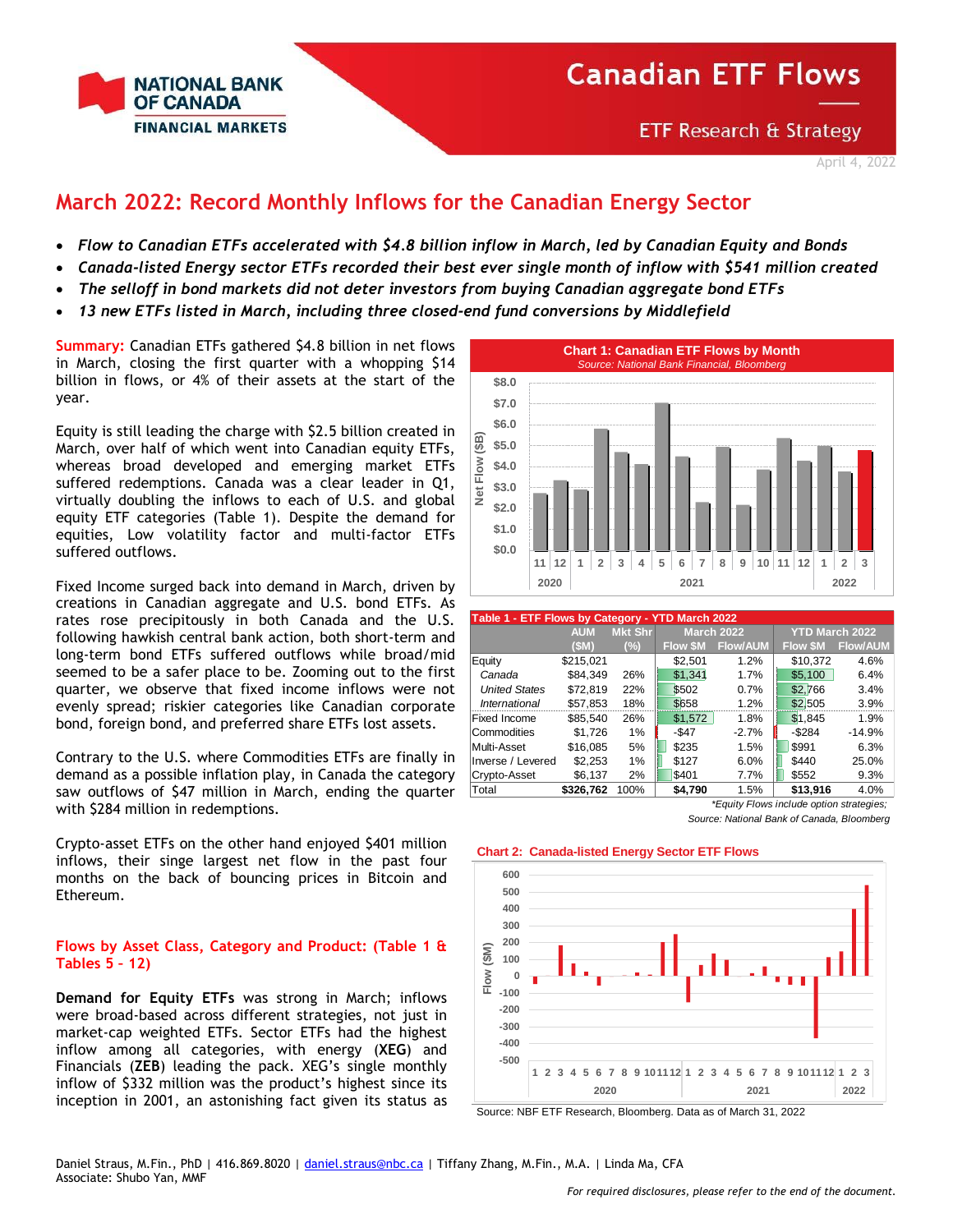

March 2022: Record Monthly Inflows for the Canadian Energy Sector

April 4, 2022

one of the oldest sector ETFs in Canada. Coupled with other energy ETFs, the entire sector logged a record inflow of \$541 million (Chart 2) in March 2022. Broad Canadian Equity (**HXT)** was another favourite, with U.S. Equity (**VFV**, **ZSP**, **QUU, HXS**) and Global Equity (**ZEA**) a distant second and third place, respectively. Emerging Market ETF (**ZEM**), Low volatility ETFs (**ZLU**) and Multi-factor ETFs registered outflows.

**Fixed Income** ETFs pulled in net flows of \$1.6 billion, the largest monthly inflow this year. Canadian aggregate bond ETF (**HBB, ZAG**) enjoyed among the highest inflows among all categories with \$1.3 billion in new money, taking up 80% the inflows to fixed income in March. Canadian corporate bond (**ZCS, ZCM**), preferred share (**ZPR**), and long-term bond (**ZFL**) ETFs were on the outflow side.

**Commodity** ETFs saw a redemption of \$47 million led by gold bullion ETFs. In the **Multi-Asset category,** NBI liquid alternative ETF (**NALT**) showed up on the leaderboard with \$101 million inflows, its best month ever in terms of creations, whereas AGF anti-beta market neutral ETF (**QBTL**) bled assets in a single institutionalsized redemption of \$170 million.

**Crypto-Asset** ETF inflows have been sticky, "pausing" instead of reversing when crypto prices face one of their steep and frequent drawdowns. The up-swinging prices of both Bitcoin and Ethereum may have drawn inflows from "performance chasers" into this category. **BTCC/B** from Purpose and **BTCQ** from 3iQ both showed up on the top inflow leaderboard (Table 5, page 3).

## **Flows by Provider and New Launches (Table 2 - 3):**

BMO and Horizons logged the highest provider inflows in March. Outside the top 10 ETF providers, ETF asset growth has broadened out to smaller issuers and new entrants, with Ninepoint, Guardian Capital, Evermore, and Mulvihill all enjoying sizable inflows in either absolute dollar or percentage terms.

In March 2022, the Canadian ETF landscape welcomed 13 new launches. Sector products were a focal point, with energy coming back into popularity. Evolve rounded out its FANGMA index ETF with a leveraged (1.25x monthly) version. Middlefield converted three mutual funds to ETFs.

|                | Table 2 - ETF Flows by Provider - YTD March 2022 |            |                |                                            |          |                 |  |            |                 |  |  |  |
|----------------|--------------------------------------------------|------------|----------------|--------------------------------------------|----------|-----------------|--|------------|-----------------|--|--|--|
|                | Provider                                         | <b>AUM</b> | <b>Mkt Shr</b> | <b>March 2022</b><br><b>YTD March 2022</b> |          |                 |  |            |                 |  |  |  |
|                |                                                  | (SM)       | (%)            | Flow (\$M)                                 |          | <b>Flow/AUM</b> |  | Flow (\$M) | <b>Flow/AUM</b> |  |  |  |
| $\mathbf{1}$   | <b>RBC iShares</b>                               | \$99,034   | 30.3%          |                                            | \$507    | 1%              |  | \$2,881    | 3%              |  |  |  |
| 2              | <b>BMO</b>                                       | \$82,747   | 25.3%          | \$1,427                                    |          | 2%              |  | \$2,441    | 3%              |  |  |  |
|                | 3 Vanguard                                       | \$40,564   | 12.4%          |                                            | \$642    | 2%              |  | \$2,309    | 5%              |  |  |  |
| $\overline{4}$ | Horizons                                         | \$22,445   | 6.9%           | \$1,215                                    |          | 6%              |  | \$2,645    | 13%             |  |  |  |
| $5^{\circ}$    | <b>CI First Asset</b>                            | \$15,051   | 4.6%           |                                            | $-$59$   | 0%              |  | $-$ \$537  | $-3%$           |  |  |  |
| 6              | Mackenzie*                                       | \$12,687   | 3.9%           | I                                          | \$97     | 1%              |  | \$881      | 7%              |  |  |  |
| $\overline{7}$ | <b>TDAM</b>                                      | \$8,193    | 2.5%           |                                            | $-$ \$64 | $-1%$           |  | \$405      | 5%              |  |  |  |
| 8              | Purpose                                          | \$6,570    | 2.0%           |                                            | \$317    | 5%              |  | \$675      | 11%             |  |  |  |
| 9              | National Bank Investments                        | \$5,210    | 1.6%           |                                            | \$278    | 6%              |  | \$546      | 11%             |  |  |  |
|                | 10 Invesco                                       | \$4,586    | 1.4%           |                                            | \$37     | 1%              |  | \$112      | 2%              |  |  |  |
| 11             | <b>CIBC</b>                                      | \$2,897    | 0.9%           |                                            | \$26     | 1%              |  | $-$41$     | $-1%$           |  |  |  |
|                | 12 Fidelity                                      | \$2,813    | 0.9%           | I                                          | \$122    | 5%              |  | \$257      | 9%              |  |  |  |
|                | 13 Dynamic                                       | \$2,522    | 0.8%           |                                            | $-$14$   | $-1%$           |  | $-$53$     | $-2%$           |  |  |  |
|                | 14 Manulife                                      | \$2,504    | 0.8%           |                                            | \$29     | 1%              |  | \$75       | 3%              |  |  |  |
|                | 15 Harvest                                       | \$2,180    | 0.7%           |                                            | \$151    | 8%              |  | \$288      | 15%             |  |  |  |
|                | 16 PIMCO                                         | \$1,974    | 0.6%           |                                            | $-$ \$69 | $-3%$           |  | $-$45$     | $-2%$           |  |  |  |
|                | 17 Desjardins                                    | \$1,973    | 0.6%           |                                            | $-$42$   | $-2%$           |  | $-$ \$46   | $-2%$           |  |  |  |
|                | 18 Evolve Funds                                  | \$1,699    | 0.5%           |                                            | \$48     | 3%              |  | \$82       | 4%              |  |  |  |
|                | 19 3iQ                                           | \$1,598    | 0.5%           |                                            | \$95     | 7%              |  | \$92       | 6%              |  |  |  |
|                | 20 Franklin Templeton                            | \$1,597    | 0.5%           | $-$229$                                    |          | $-13%$          |  | $-$477$    | $-22%$          |  |  |  |
|                | 21 Hamilton                                      | \$1,539    | 0.5%           |                                            | \$123    | 9%              |  | \$378      | 33%             |  |  |  |
|                | 22 AGF                                           | \$1,250    | 0.4%           | $-$170$                                    |          | $-12%$          |  | $-$ \$84   | $-6%$           |  |  |  |
|                | 23 Scotia Bank                                   | \$1,101    | 0.3%           |                                            | \$63     | 6%              |  | \$279      | 32%             |  |  |  |
|                | 24 Ninepoint Partners                            | \$997      | 0.3%           | I.                                         | \$151    | 18%             |  | \$582      | 182%            |  |  |  |
|                | 25 Brompton Funds                                | \$567      | 0.2%           |                                            | \$9      | 2%              |  | \$26       | 4%              |  |  |  |
|                | 26 Picton Mahoney                                | \$531      | 0.2%           |                                            | \$17     | 3%              |  | \$52       | 11%             |  |  |  |
|                | 27 First Trust                                   | \$461      | 0.1%           |                                            | $-\$7$   | $-2%$           |  | \$49       | 11%             |  |  |  |
|                | 28 Bristol Gate                                  | \$320      | 0.1%           |                                            | \$3      | 1%              |  | \$5        | 1%              |  |  |  |
|                | 29 Middlefield                                   | \$272      | 0.1%           |                                            | $-$11$   | $-23%$          |  | $-$12$     | $-23%$          |  |  |  |
|                | 30 Guardian Capital                              | \$233      | 0.1%           |                                            | \$78     | 50%             |  | \$103      | 70%             |  |  |  |
|                | 31 Emerge                                        | \$154      | 0.0%           |                                            | $-$ \$2  | $-1%$           |  | $-$ \$3    | $-2%$           |  |  |  |
|                | 32 IA Clarington                                 | \$137      | 0.0%           |                                            | -\$3     | $-2%$           |  | \$2        | 1%              |  |  |  |
|                | 33 Lysander                                      | \$96       | 0.0%           |                                            | \$0      | $-1%$           |  | $-$ \$2    | $-2%$           |  |  |  |
|                | 34 Accelerate                                    | \$68       | 0.0%           |                                            | \$6      | 9%              |  | \$10       | 15%             |  |  |  |
|                | 35 Russell Investments                           | \$52       | 0.0%           |                                            | \$0      | 0%              |  | \$1        | 1%              |  |  |  |
|                | 36 Starlight                                     | \$38       | 0.0%           |                                            | \$0      | 0%              |  | \$0        | $-1%$           |  |  |  |
|                | 37 Arrow Capital                                 | \$34       | 0.0%           |                                            | \$1      | 2%              |  | \$11       | 47%             |  |  |  |
|                | 38 SmartBe                                       | \$26       | 0.0%           |                                            | \$1      | 5%              |  | $- $3$     | $-11%$          |  |  |  |
|                | 39 Mulvihill                                     | \$17       | 0.0%           |                                            | \$17     | 1686%           |  | \$18       | <b>NA</b>       |  |  |  |
|                | 40 Evermore Capital                              | \$11       | 0.0%           |                                            | \$3      | 37%             |  | \$11       | <b>NA</b>       |  |  |  |
|                | 41 NCM Investments                               | \$6        | 0.0%           |                                            | \$0      | 0%              |  | \$0        | 0%              |  |  |  |
|                | 42 Caldwell                                      | \$5        | 0.0%           |                                            | \$0      | 0%              |  | \$5        | <b>NA</b>       |  |  |  |
|                | Total                                            | \$326,762  | 100.0%         | \$4,790                                    |          | 1.5%            |  | \$13,916   | 4.0%            |  |  |  |

*\*Includes Wealthsimple asset and flows. Source: NBF, Bloomberg*

| Table 3: New Launches - March 2022                     |               |                         |                      |
|--------------------------------------------------------|---------------|-------------------------|----------------------|
| <b>Name</b>                                            | <b>Ticker</b> | <b>M</b> gmt<br>Fee (%) | <b>Focus</b>         |
| 1 CI Energy Giants Covered Call ETF                    | NXF/U         | 0.65                    | Sector Covered Call  |
| 2 CI Health Care Giants Covered Call ETF               | FHI/U         | 0.65                    | Sector Covered Call  |
| 3 CI Gold+ Giants Covered Call ETF                     | CGXF/U        | 0.65                    | Sector Covered Call  |
| 4 CI Tech Giants Covered Call ETF                      | TXF/U         | 0.65                    | Sector Covered Call  |
| 5 BMO Brookfield Global Real Estate Tech Fund          | TOWR          | 0.80                    | Real Estate          |
| 6 BMO Brookfield Global Renewables Infrastructure      | GRNI          | 0.80                    | Infrastructure       |
| 7 Ninepoint Energy Income Fund                         | <b>NRGI</b>   | 1.50                    | Energy               |
| 8 Evolve Enhanced FANGMA Index ETF                     | TECE/B        | 0.50                    | Leveraged FANGMA     |
| 9 Evolve Enhanced FANGMA Index ETF                     | TECE/U        | 0.50                    | Leveraged FANGMA     |
| 10 Evolve Enhanced FANGMA Index ETF                    | TECE          | 0.50                    | Leveraged FANGMA     |
| 11 Middlefield Innovation Dividend ETF                 | <b>MINN</b>   | 0.90                    | Global Equity        |
| 12 Middlefield Sustainable Global Dividend ETF         | <b>MDIV</b>   | 0.85                    | <b>Global Equity</b> |
| 13 Middlefield Sustainable Infrastructure Dividend ETF | <b>MINF</b>   | 1.25                    | Global Equity        |
| Source: NBF, SEDAR, ETF Providers                      |               |                         |                      |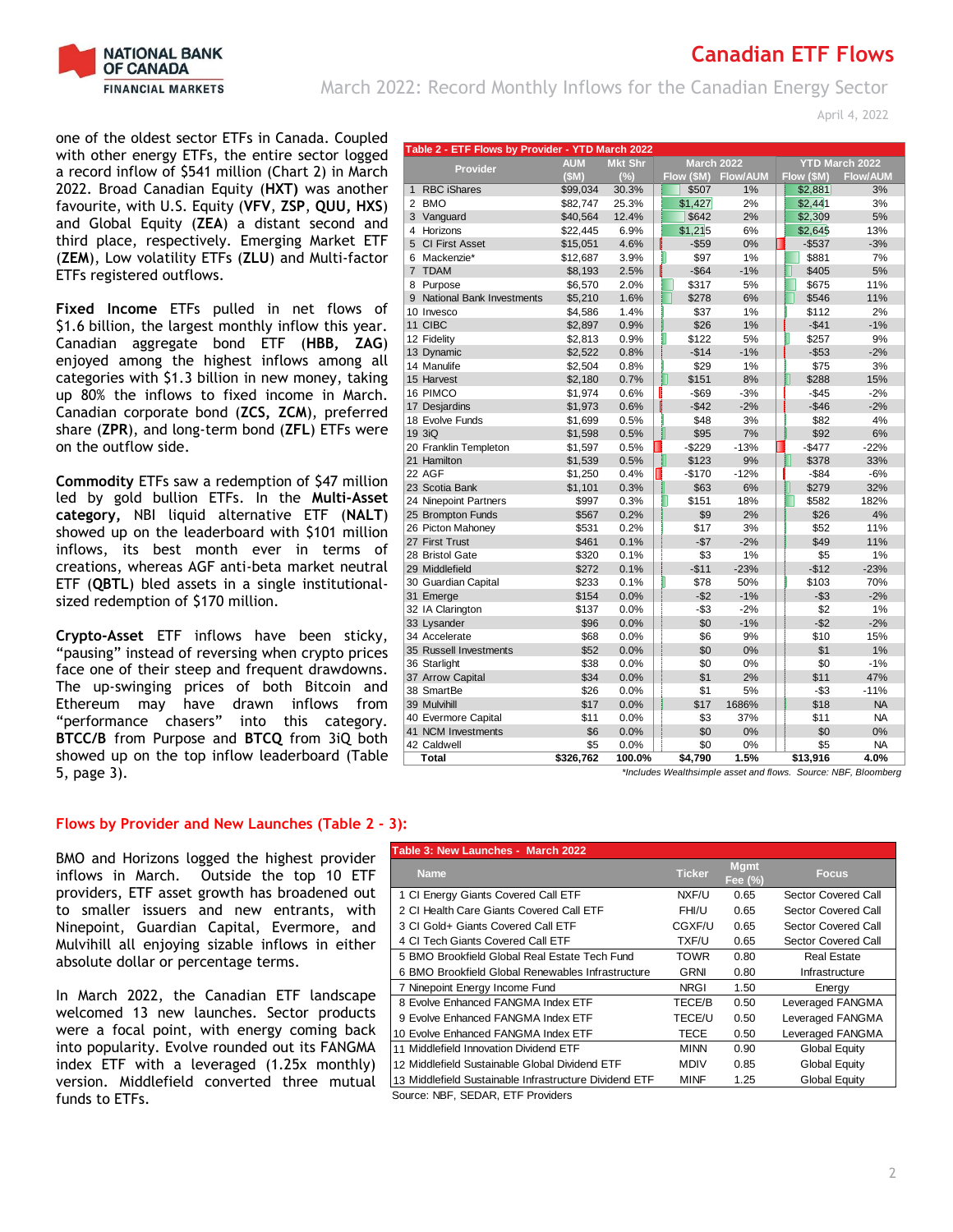

March 2022: Record Monthly Inflows for the Canadian Energy Sector

April 4, 2022

**Canadian ESG ETF Flows (Table 4):** Canadian listed ESG ETF inflows were \$391 million in March, bringing the total Q1 inflows figure to \$997 million. This near \$1 billion haul continues the record pace of asset gathering in 2021, when ESG ETFs pulled in more than \$4 billion in Canada. In March, a single ESG ETF dominated the inflows to the category: BMO MSCI ESG Leaders Index ETF (**ESGY**) took in \$317 million from several large block trades, likely from institutional subscriptions. Other ETFs on the March's ESG inflows league table include clean energy ETFs and broad score-based ESG ETFs. Clean energy ETFs continued to gain in both prices and inflows, riding the tailwind of Europe's stronger commitment toward renewables motivated by Russia's invasion of Ukraine.

## **Table 4: Canada Listed ESG ETFs - March 2022**

| Category               | AUM (\$M) | <b>AUM (%)</b> | Flow (SM) | <b>Flow/AUM</b> |
|------------------------|-----------|----------------|-----------|-----------------|
| Equity                 | \$8,279.4 | 86%            | \$385     | 4.9%            |
| Broad - Canada         | \$1.589.6 | 16%            | $-$1$     | $-0.1%$         |
| Broad - U.S.           | \$2.413.2 | 25%            | \$341     | 16.9%           |
| Broad - DM             | \$1.288.4 | 13%            | \$34      | 2.6%            |
| Broad - EM             | \$132.9   | 1%             | \$1       | 0.7%            |
| Broad - Global         | \$1.283.5 | 13%            | \$3       | 0.3%            |
| Environment            | \$1.080.9 | $11\%$         | $-$29$    | $-2.7%$         |
| Clean Energy           | \$191.2   | 2%             | \$19      | 11.3%           |
| Social                 | \$179.7   | 2%             | $-$ \$5   | $-2.4%$         |
| Infrastructure         | \$120.0   | 1%             | \$23      | 23.8%           |
| Commodities            | \$6.6     | $0\%$          | \$0       | 0.0%            |
| Multi-Asset            | \$154.9   | 2%             | \$4       | 2.8%            |
| <b>Fixed Income</b>    | \$1,217.1 | 13%            | \$2       | 0.1%            |
| <b>Total Displayed</b> | \$9,651   | 100%           | \$391     | 4.3%            |

Source: NBF ETF Research, Bloomberg. Data as of March 31, 2022

*Note: the tables below all use the "new" flows calculation methodology.*

|                |               | Table 5 - Top Single Long ETF Inflows - March 2022        |            |                 |                |               | Table 6 - Top Single Long ETF Outflows - March 2022          |            |                 |
|----------------|---------------|-----------------------------------------------------------|------------|-----------------|----------------|---------------|--------------------------------------------------------------|------------|-----------------|
|                | <b>Ticker</b> | <b>Name</b>                                               | Flow (\$M) | <b>Flow/AUM</b> |                | <b>Ticker</b> | <b>Name</b>                                                  | Flow (\$M) | <b>Flow/AUM</b> |
|                | <b>HBB</b>    | Horizons Cdn Select Universe Bond ETF                     | \$649      | 67%             |                | ZEM           | BMO MSCI Emerging Markets Index ETF                          | $-$ \$399  | $-20%$          |
| $\overline{2}$ | ZAG           | <b>BMO Aggregate Bond Index ETF</b>                       | \$498      | 8%              | $\overline{2}$ | <b>ZFL</b>    | BMO Long Federal Bond Index ETF                              | $-$ \$265  | $-11%$          |
|                | ZMU           | BMO Mid-Term US IG Corporate Bond Hedged to CAD Index ETF | \$498      | 28%             | 3              | <b>XSB</b>    | iShares Core Canadian Short Term Bond Index ETF              | $-$ \$238  | $-7%$           |
| $\overline{4}$ | <b>HXT</b>    | Horizon S&P/TSX 60 Index ETF                              | \$489      | 15%             | 4              | <b>ZCS</b>    | BMO Short Corporate Bond Index ETF                           | $-$ \$192  | $-12%$          |
|                | XEG           | iShares S&P/TSX Capped Energy Index ETF                   | \$332      | 20%             | 5              | <b>QBTL</b>   | AGFIQ US Market Neutral Anti-Beta CAD-Hedged ETF             | $-$170$    | $-42%$          |
| 6.             | <b>ESGY</b>   | BMO MSCI USA ESG Leaders Index ETF                        | \$317      | 21%             | 6              | <b>XEF</b>    | iShares Core MSCI EAFE IMI Index ETF                         | $-$157$    | $-4%$           |
|                | <b>ZJPN</b>   | BMO Japan Index ETF                                       | \$297      | <b>NA</b>       |                | ZLU           | BMO Low Volatility US Equity ETF                             | $-$157$    | $-10%$          |
|                |               | 8 BTCC/B Purpose Bitcoin ETF                              | \$294      | 46%             | 8              | <b>ZCM</b>    | BMO Mid Corporate Bond Index ETF                             | $-$ \$151  | $-16%$          |
| 9              | <b>ZEQ</b>    | BMO MSCI Europe High Quality Hedged To CAD Index ETF      | \$292      | 61%             | 9              | TPU           | TD US Equity Index ETF                                       | $-$149$    | $-10%$          |
| 10             | ZHY           | BMO High Yield US Corporate Bond Hedged to CAD Index ETF  | \$254      | 41%             | 10             | <b>ZPR</b>    | <b>BMO Laddered Preferred Share Index ETF</b>                | $-$138$    | $-6%$           |
|                | QUU           | Mackenzie US Large Cap Equity Index ETF                   | \$199      | 9%              |                | <b>ZDM</b>    | BMO MSCI EAFE Hedged to CAD Index ETF                        | $-$ \$128  | $-17%$          |
| 12             | <b>VFV</b>    | Vanguard S&P 500 Index ETF                                | \$180      | 3%              | 12             |               | <b>CGXF</b> CI Gold+ Giants Covered Call ETF                 | $-$ \$128  | $-30%$          |
| 13.            | ZEB           | BMO Equal Weight Banks Index ETF                          | \$172      | 9%              | 13             | <b>XFN</b>    | iShares S&P/TSX Capped Financials Index ETF                  | $-$117$    | $-7%$           |
| 14             | <b>ZEA</b>    | <b>BMO MSCI EAFE Index ETF</b>                            | \$149      | 3%              | 14             |               | <b>BTCC/U Purpose Bitcoin ETF</b>                            | $-S116$    | $-14%$          |
| 15             | ZUS/U         | BMO Ultra Short-Term US Bond ETF                          | \$139      | 115%            | 15             | <b>ZSP</b>    | BMO S&P 500 Index ETF                                        | $-$102$    | $-1%$           |
| 16             | <b>CLG</b>    | iShares 1-10 Year Laddered Government Bond Index ETF      | \$132      | 38%             | 16             | <b>ZDH</b>    | BMO International Dividend Hedged to CAD ETF                 | $-$ \$93   | $-47%$          |
|                | <b>ZCPB</b>   | BMO Core Plus Bond Fund ETF                               | \$128      | 10%             |                |               | <b>ZXM/B</b> CI Morningstar International Momentum Index ETF | $-$ \$92   | $-40%$          |
| 18             | <b>NINT</b>   | NBI Active International Equity ETF                       | \$115      | 104%            | 18             | <b>VUS</b>    | Vanguard US Total Market Index ETF CAD Hedged                | $-$ \$86   | $-8%$           |
| 19             | <b>NALT</b>   | NBI Liquid Alternatives ETF                               | \$101      | 95%             | 19             | ZWE           | BMO Europe High Dividend Covered Call Hedged to CAD ETF      | $-$ \$83   | $-11%$          |
| 20             | <b>BTCQ</b>   | 3iQ CoinShares Bitcoin ETF                                | \$97       | 9%              | 20             |               | <b>FLAM</b> Franklin FTSE US Index ETF                       | $-$81$     | $-18%$          |

*Source: National Bank of Canada, Bloomberg; Source: National Bank of Canada, Bloomberg;*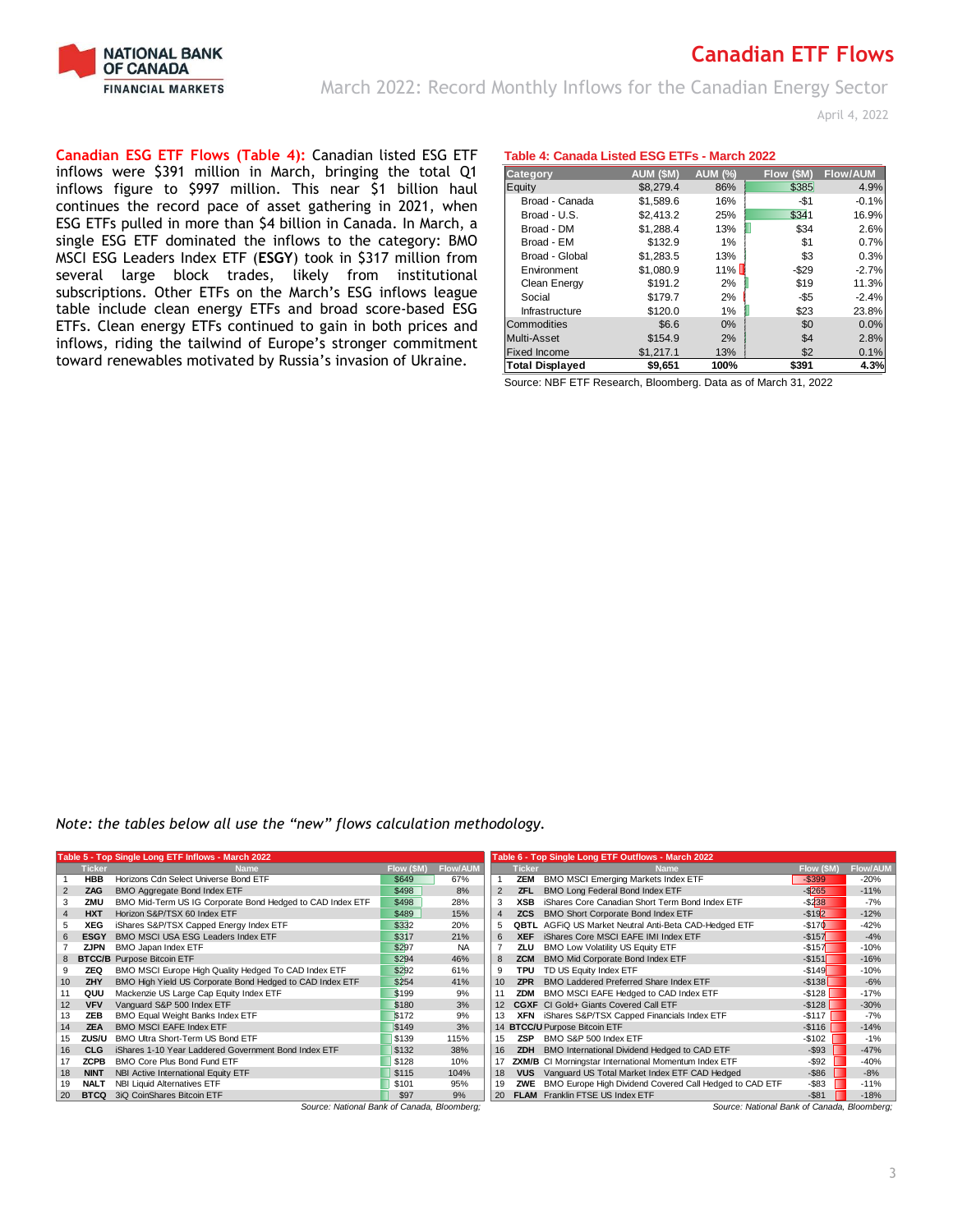

March 2022: Record Monthly Inflows for the Canadian Energy Sector

April 4, 2022

| Table 7 - ETF Flows by Category - March 2022                                        |           |                |            |                 | Table 10 - Equity ETF Flows by Focus - March 2022                                   |           |                |            |                                            |
|-------------------------------------------------------------------------------------|-----------|----------------|------------|-----------------|-------------------------------------------------------------------------------------|-----------|----------------|------------|--------------------------------------------|
| <b>Asset Class</b>                                                                  | AUM (\$M) | <b>Mkt Shr</b> | Flow (\$M) | <b>Flow/AUM</b> | <b>Focus</b>                                                                        | AUM (\$M) | <b>Mkt Shr</b> | Flow (\$M) | <b>Flow/AUM</b>                            |
| Equity                                                                              | \$215,021 | 66%            | \$2,501    | 1.2%            | Cap-weighted                                                                        | \$127,302 | 59%            | \$619      | 0.5%                                       |
| Fixed Income                                                                        | \$85,540  | 26%            | \$1,572    | 1.8%            | Dividend / Income                                                                   | \$22,865  | 11%            | \$351      | 1.6%                                       |
| Commodities                                                                         | \$1.726   | $1\%$          | $-$ \$47   | $-2.7%$         | Factor: Low Vol                                                                     | \$8,245   | 4%             | $-$203$    | $-2.5%$                                    |
| Multi-Asset                                                                         | \$16,085  | 5%             | \$235      | 1.5%            | Factor: Multi-factor                                                                | \$3,782   | 2%             | $-$55$     | $-1.5%$                                    |
| Inverse / Levered                                                                   | \$2,253   | 1%             | \$127      | 6.0%            | Factor: Fundamental                                                                 | \$5,547   | 3%             | \$422      | 8.3%                                       |
| Crypto-Asset                                                                        | \$6,137   | 2%             | \$401      | 7.7%            | Sector                                                                              | \$30,375  | 14%            | \$613      | 2.1%                                       |
| <b>Total</b>                                                                        | \$326,762 | 100%           | \$4,790    | 1.5%            | Thematic                                                                            | \$10,790  | 5%             | \$473      | 4.7%                                       |
| *Equity Flows include option strategies; Source: National Bank of Canada, Bloomberg |           |                |            |                 | Other                                                                               | \$6,116   | 3%             | \$282      | 4.9%                                       |
|                                                                                     |           |                |            |                 | <b>Total</b>                                                                        | \$215,021 | 100%           | \$2,501    | 1.2%                                       |
| Table 8 - Equity ETF Flows by Geography - March 2022                                |           |                |            |                 | *Equity Flows include option strategies; Source: National Bank of Canada, Bloomberg |           |                |            |                                            |
| Geography                                                                           | AUM (SM)  | <b>Mkt Shr</b> | Flow (\$M) | <b>Flow/AUM</b> | Table 11 - Fixed Income ETF Flows by Type - March 2022                              |           |                |            |                                            |
| Canada                                                                              | \$84,349  | 39%            | \$1,341    | 1.7%            | <b>Type</b>                                                                         | AUM (SM)  | <b>Mkt Shr</b> | Flow (\$M) | <b>Flow/AUM</b>                            |
| <b>United States</b>                                                                | \$72,819  | 34%            | \$502      | 0.7%            | Canada Aggregate                                                                    | \$25,477  | 30%            | \$1,334    | 5.4%                                       |
| DM: Broad                                                                           | \$21,355  | 10%            | $-$ \$97   | $-0.4%$         | Canada Government                                                                   | \$8,882   | 10%            | $-$138$    | $-1.5%$                                    |
| DM: Regional & Country                                                              | \$6,449   | 3%             | \$598      | 10.2%           | Canada Corporate                                                                    | \$13,325  | 16%            | $-$ \$383  | $-2.7%$                                    |
| <b>Emerging Markets</b>                                                             | \$5,657   | 3%             | $-$ \$332  | $-5.3%$         | U.S. / North America                                                                | \$7,421   | 9%             | \$625      | 8.9%                                       |
| Global                                                                              | \$24,392  | 11%            | \$490      | 2.1%            | Foreign                                                                             | \$10,263  | 12%            | $-$ \$32   | $-0.3%$                                    |
| <b>Total</b>                                                                        | \$215,021 | 100%           | \$2,501    | 1.2%            | Sub-Investment Grade                                                                | \$4,445   | 5%             | \$178      | 4.1%                                       |
| *Equity Flows include option strategies; Source: National Bank of Canada, Bloomberg |           |                |            |                 | Preferred/Convertible                                                               | \$8,798   | 10%            | $-$205$    | $-2.3%$                                    |
|                                                                                     |           |                |            |                 | <b>Cash Alternative</b>                                                             | \$6,930   | 8%             | \$193      | 2.9%                                       |
| Table 9 - Equity ETF Flows by Sector* - March 2022                                  |           |                |            |                 | <b>Total</b>                                                                        | \$85,540  | 100%           | \$1,572    | 1.8%                                       |
| <b>Sector</b>                                                                       | AUM (\$M) | <b>Mkt Shr</b> | Flow (\$M) | <b>Flow/AUM</b> |                                                                                     |           |                |            | Source: National Bank of Canada, Bloomberg |
| Financials                                                                          | \$10,796  | 36%            | \$132      | 1.2%            | Table 12 - Fixed Income ETF Flows by Maturity - March 2022                          |           |                |            |                                            |
| Energy                                                                              | \$4,028   | 13%            | \$541      | 16.4%           | <b>Maturity</b>                                                                     | AUM (\$M) | <b>Mkt Shr</b> | Flow (\$M) | <b>Flow/AUM</b>                            |
| <b>Real Estate</b>                                                                  | \$3,766   | 12%            | $-$ \$58   | $-1.6%$         | Broad/Mixed                                                                         | \$45,168  | 53%            | \$1,532    | 3.4%                                       |
| Technology                                                                          | \$3,023   | 10%            | \$45       | 1.5%            | <b>Ultra Short Term</b>                                                             | \$4,420   | 5%             | \$193      | 4.5%                                       |
| <b>Materials</b>                                                                    | \$2,784   | 9%             | $-$ \$95   | $-3.6%$         | Short Term                                                                          | \$18,320  | 21%            | $-$726$    | $-3.7%$                                    |
| <b>Health Care</b>                                                                  | \$2,538   | 8%             | \$43       | 1.8%            | Mid Term                                                                            | \$4,787   | 6%             | \$502      | 11.2%                                      |
| <b>Utilities</b>                                                                    | \$2,481   | 8%             | $-$17$     | $-0.7%$         | Long Term                                                                           | \$4,117   | 5%             | $-$179$    | $-4.0%$                                    |
| Other                                                                               | \$959     | 3%             | \$23       | 3.9%            | <b>Real Return</b>                                                                  | \$1,700   | 2%             | \$42       | 2.5%                                       |
| <b>Total</b>                                                                        | \$30,375  | 100%           | \$613      | 2.0%            | <b>Target Maturity</b>                                                              | \$98      | 0%             | \$15       | 17.2%                                      |
| *Includes all geo focuses and Covered Call Strategies; Source: NBF, Bloomberg       |           |                |            |                 | <b>Cash Alternative</b>                                                             | \$6,930   | 8%             | \$193      | 2.9%                                       |
|                                                                                     |           |                |            |                 | <b>Total</b>                                                                        | \$85,540  | 100%           | \$1,572    | 1.8%                                       |
|                                                                                     |           |                |            |                 |                                                                                     |           |                |            | Source: National Bank of Canada, Bloomberg |
| <b>YTD March Flow (Table 13 - 20):</b>                                              |           |                |            |                 |                                                                                     |           |                |            |                                            |
|                                                                                     |           |                |            |                 |                                                                                     |           |                |            |                                            |

Canadian ETFs welcomed \$14 billion year-to-date, of which a whopping \$10 billion went to Equity. In contrast to the flow pattern south of the border, commodity is the only asset class that bled assets with outflows of \$284 million. Canadian equity ETF flows have outpaced their U.S. and international counterparts year-to-date, taking up close to 50% of total Equity inflows. Market cap-weighted ETFs dominate the equity story with \$6.6 billion in flows, a mainstay feature of the ETF landscape given their liquidity and low cost. Energy sector ETFs contributed another \$1 billion in 2022 so far. Inflows to Fundamental equity have been strong; so have they been to Thematic ETFs, though they have come down from the frenzied demand peak from the previous year. ESG and agriculture (**COW**) ETFs have made recent inroads in the mindshare of investors. Quality and value factors were in strong demand, whereas low volatility and multi-factor ETFs lost favor.

Within Fixed Income, Canada aggregate bond, U.S./North America bond, and cash alternative ETF category almost equally split the \$1.8 billion inflow into bond ETFs. Short-term ETFs, preferred share ETFs, and foreign bond ETFs suffered outflows.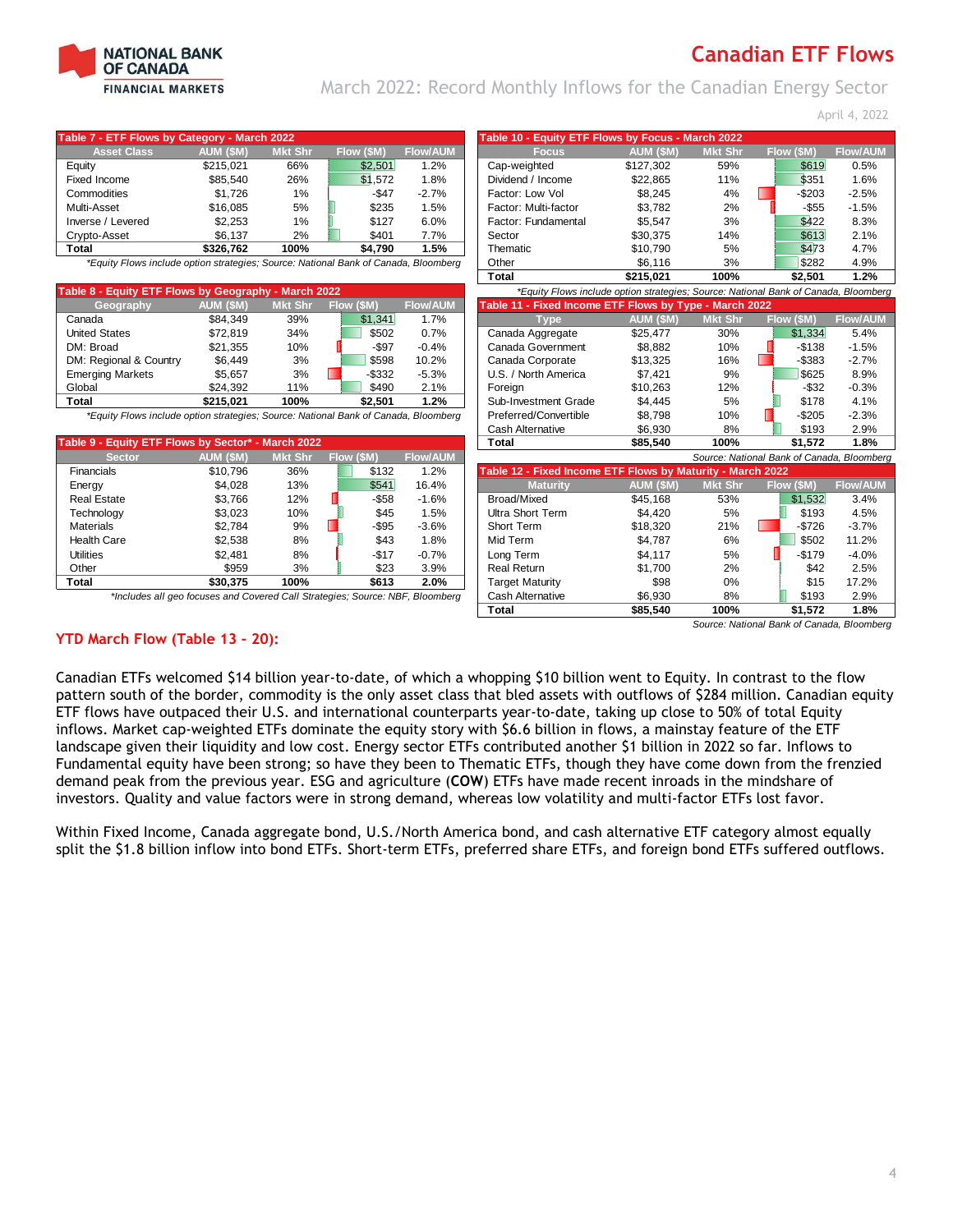

# **Canadian ETF Flows** March 2022: Record Monthly Inflows for the Canadian Energy Sector

April 4, 2022

|                   |               | Table 13 - Top ETF Inflows - YTD March 2022               |            |                 |     |               | Table 14 - Top ETF Outflows - YTD March 2022                        |            |                 |
|-------------------|---------------|-----------------------------------------------------------|------------|-----------------|-----|---------------|---------------------------------------------------------------------|------------|-----------------|
|                   | <b>Ticker</b> | <b>Name</b>                                               | Flow (\$M) | <b>Flow/AUM</b> |     | <b>Ticker</b> | Name                                                                | Flow (\$M) | <b>Flow/AUI</b> |
|                   | XIU           | iShares S&P/TSX 60 Index ETF                              | \$1,719    | 16%             |     |               | <b>ESGY/F BMO MSCI USA ESG Leaders Index ETF</b>                    | $-$764$    | $-93%$          |
|                   | <b>ESGY</b>   | BMO MSCI USA ESG Leaders Index ETF                        | \$1,068    | 117%            | 2   | <b>TEC</b>    | TD Global Technology Leaders Index ETF                              | $-$ \$450  | $-21%$          |
| 3                 | HXT           | Horizon S&P/TSX 60 Index ETF                              | \$906      | 31%             | 3   | <b>XEF</b>    | iShares Core MSCI EAFE IMI Index ETF                                | $-$ \$368  | $-6%$           |
| 4                 | <b>ZEA</b>    | <b>BMO MSCI EAFE Index ETF</b>                            | \$674      | 12%             | 4   | <b>XSH</b>    | iShares Core Canadian Short Term Corporate Bond Index ETF           | $-$ \$363  | $-19%$          |
| 5                 | <b>VFV</b>    | Vanguard S&P 500 Index ETF                                | \$633      | 10%             |     | ZEM           | <b>BMO MSCI Emerging Markets Index ETF</b>                          | $-$ \$353  | $-17%$          |
| 6                 | <b>HSAV</b>   | Horizons Cash Maximizer ETF                               | \$550      | 36%             | 6   | <b>ZLU</b>    | BMO Low Volatility US Equity ETF                                    | $-$ \$287  | $-16%$          |
|                   | TCLB          | TD Canadian Long Term Federal Bond ETF                    | \$534      | 182%            |     |               | <b>VALT/U CI Gold Bullion Fund</b>                                  | $-$ \$285  | $-82%$          |
| 8                 | <b>ZSP</b>    | BMO S&P 500 Index ETF                                     | \$514      | 5%              | 8   |               | XFN iShares S&P/TSX Capped Financials Index ETF                     | $-$ \$261  | $-15%$          |
| 9                 | ZMU           | BMO Mid-Term US IG Corporate Bond Hedged to CAD Index ETF | \$503      | 27%             |     |               | CGXF CI Gold+ Giants Covered Call ETF                               | $-$ \$215  | -45%            |
| 10                | ZAG           | <b>BMO Aggregate Bond Index ETF</b>                       | \$500      | 8%              | 10  |               | FLGA Franklin Liberty Global Aggregate Bond ETF Cad-Hedged          | $-$ \$213  | $-31%$          |
|                   | <b>NNRG</b>   | Ninepoint Energy Fund - ETF                               | \$500      | 256%            |     | ZCM           | BMO Mid Corporate Bond Index ETF                                    | $-$196$    | $-19%$          |
| $12 \overline{ }$ | QCN           | Mackenzie Canadian Equity Index ETF                       | \$493      | 64%             | 12. | <b>ZMP</b>    | <b>BMO Mid Provincial Bond Index ETF</b>                            | $-$194$    | $-26%$          |
| 13                | XEG           | iShares S&P/TSX Capped Energy Index ETF                   | \$424      | 34%             | 13  | ZGB           | <b>BMO Government Bond Index ETF</b>                                | $-$184$    | $-20%$          |
| 14                | <b>VEQT</b>   | Vanguard All-Equity ETF Portfolio                         | \$349      | 20%             | 14  | <b>ZFL</b>    | BMO Long Federal Bond Index ETF                                     | $-$162$    | $-6%$           |
| 15                | <b>ZEQ</b>    | BMO MSCI Europe High Quality Hedged To CAD Index ETF      | \$326      | 66%             | 15  | <b>XRE</b>    | iShares S&P/TSX Capped REIT Index ETF                               | $-$149$    | $-10%$          |
| 16                |               | <b>BTCC/B</b> Purpose Bitcoin ETF                         | \$316      | 47%             | 16  |               | <b>CMUE</b> CIBC Multifactor US Equity ETF                          | $-$127$    | $-35%$          |
| 17                | QUU           | Mackenzie US Large Cap Equity Index ETF                   | \$305      | 14%             | 17  | <b>XSB</b>    | iShares Core Canadian Short Term Bond Index ETF                     | $-$113$    | $-3%$           |
| 18                | <b>HXS</b>    | Horizons S&P 500 Index ETF                                | \$304      | 9%              | 18  | <b>ZLB</b>    | BMO Low Volatility Canadian Equity ETF                              | $-$112$    | $-4%$           |
| 19                | ZJPN          | BMO Japan Index ETF                                       | \$301      | <b>NA</b>       | 19  | <b>XBB</b>    | iShares Core Canadian Universe Bond Index ETF                       | $-$109$    | $-2%$           |
| 20                | <b>VGRO</b>   | Vanguard Growth ETF Portfolio                             | \$284      | 9%              | 20  |               | <b>ZWA</b> BMO Covered Call Dow Jones Industrial Average CAD Hedged | $-$103$    | $-31%$          |

| urce: National Bank of Canada, Bloomberg; |  |  |
|-------------------------------------------|--|--|

| Table 15 - ETF Flows by Category - YTD March 2022 |           |                |            |                 | Table 18 - Equity ETF Flows by Focus - YTD March 2022 |           |                |            |                 |  |  |
|---------------------------------------------------|-----------|----------------|------------|-----------------|-------------------------------------------------------|-----------|----------------|------------|-----------------|--|--|
| <b>Asset Class</b>                                | AUM (\$M) | <b>Mkt Shr</b> | Flow (\$M) | <b>Flow/AUM</b> | <b>Focus</b>                                          | AUM (\$M) | <b>Mkt Shr</b> | Flow (\$M) | <b>Flow/AUI</b> |  |  |
| Eauity                                            | \$215.021 | 66%            | \$10.372   | 5%              | Cap-weighted                                          | \$127,302 | 59%            | \$6.632    | 5%              |  |  |
| Fixed Income                                      | \$85.540  | 26%            | \$1.845    | 2%              | Dividend / Income                                     | \$22.865  | 11%            | \$1.129    | 5%              |  |  |
| Commodities                                       | \$1.726   | $1\%$          | $-$ \$284  | $-15%$          | Factor: Low Vol                                       | \$8.245   | 4%             | $-$ \$484  | -5%             |  |  |
| Multi-Asset                                       | \$16,085  | 5%             | \$991      | 6%              | Factor: Multi-factor                                  | \$3.782   | 2%             | $-$378$    | -9%             |  |  |
| Inverse / Leveraged                               | \$2.253   | 1%             | \$440      | 25%             | Factor: Fundamental                                   | \$5.547   | 3%             | \$655      | 13%             |  |  |
| Crypto-Asset                                      | \$6.137   | 2%             | \$552      | 9%              | Sector                                                | \$30.375  | 14%            | \$978      | 3%              |  |  |
| <b>Total</b>                                      | \$326.762 | 100%           | \$13.916   | 4.0%            | Thematic                                              | \$10.790  | 5%             | \$841      | 8%              |  |  |
|                                                   |           |                |            |                 |                                                       |           |                |            |                 |  |  |

*\*Equity Flows include option strategies; Source: National Bank of Canada, Bloomberg* 

| Table 16 - Equity ETF Flows by Geography - YTD March 2022 |           |                |            |                 | *Equity Flows include option strategies; Source: National Bank of Canada, Bloomberg |           |                |            |                 |
|-----------------------------------------------------------|-----------|----------------|------------|-----------------|-------------------------------------------------------------------------------------|-----------|----------------|------------|-----------------|
| Geography                                                 | AUM (\$M) | <b>Mkt Shr</b> | Flow (\$M) | <b>Flow/AUM</b> | Table 19 - Fixed Income ETF Flows by Type - YTD March 2022                          |           |                |            |                 |
| Canada                                                    | \$84.349  | 39%            | \$5,100    | 6%              | <b>Type</b>                                                                         | AUM (\$M) | <b>Mkt Shr</b> | Flow (\$M) | <b>Flow/AUM</b> |
| <b>United States</b>                                      | \$72.819  | 34%            | \$2.766    | 3%              | Canada Aggregate                                                                    | \$25.477  | 30%            | \$814      | 3%              |
| DM: Broad                                                 | \$21.355  | 10%            | \$803      | 3%              | Canada Government                                                                   | \$8.882   | 10%            | \$74       | 1%              |
| DM: Regional & Country                                    | \$6.449   | 3%             | \$715      | 10%             | Canada Corporate                                                                    | \$13.325  | 16%            | $-$440$    | $-3%$           |
| <b>Emerging Markets</b>                                   | \$5.657   | 3%             | $-$ \$211  | $-3%$           | U.S. / North America                                                                | \$7.421   | 9%             | \$659      | 7%              |
| Global                                                    | \$24.392  | 11%            | \$1.198    | 5%              | Foreian                                                                             | \$10.263  | 12%            | $-$121$    | $-1%$           |
| <b>Total</b>                                              | \$215.021 | 100%           | \$10,372   | 4.6%            | Sub-Investment Grade                                                                | \$4.445   | 5%             | \$218      | 4%              |
|                                                           |           |                |            |                 |                                                                                     |           |                |            |                 |

| Table 17 - Equity ETF Flows by Sector* - YTD March 2022 |           |                |            |       | Total                                                          | \$85,540  | 100%                                       | \$1.845    | 1.9%            |
|---------------------------------------------------------|-----------|----------------|------------|-------|----------------------------------------------------------------|-----------|--------------------------------------------|------------|-----------------|
| <b>Sector</b>                                           | AUM (\$M) | <b>Mkt Shr</b> | Flow (\$M) |       |                                                                |           | Source: National Bank of Canada, Bloomberg |            |                 |
| <b>Financials</b>                                       | \$10.796  | 36%            | \$133      | 1%    | Table 20 - Fixed Income ETF Flows by Maturity - YTD March 2022 |           |                                            |            |                 |
| Energy                                                  | \$4,033   | 13%            | \$1.093    | 50%   | <b>Maturity</b>                                                | AUM (\$M) | <b>Mkt Shr</b>                             | Flow (\$M) | <b>Flow/AUM</b> |
| <b>Real Estate</b>                                      | \$3.766   | 12%            | $-$117$    | $-3%$ | Broad/Mixed                                                    | \$45.168  | 53%                                        | \$657      | 1%              |
| Technology                                              | \$3,023   | 10%            | $-$ \$247  | $-7%$ | Ultra Short Term                                               | \$4,420   | 5%                                         | \$292      | 7%              |
| <b>Materials</b>                                        | \$2.784   | 9%             | $-$ \$154  | $-6%$ | Short Term                                                     | \$18,320  | 21%                                        | $-$523$    | $-3%$           |
| Health Care                                             | \$2.538   | 8%             | \$169      | 7%    | Mid Term                                                       | \$4.787   | 6%                                         | \$239      | 3%              |
| Utilities                                               | \$2.481   | 8%             | \$76       | 3%    | Long Term                                                      | \$4.117   | 5%                                         | \$345      | 8%              |
| Other                                                   | \$954     | 3%             | \$25       | 4%    | <b>Real Return</b>                                             | \$1.700   | 2%                                         | \$35       | 2%              |
| Total                                                   | \$30,375  | 100%           | \$978      | 3%    | <b>Target Maturity</b>                                         | \$98      | 0%                                         | \$20       | 6%              |
|                                                         |           |                |            |       |                                                                |           |                                            |            |                 |

| <b>Ticker</b> | <b>Name</b>                                               | Flow (\$M) | <b>Flow/AUN</b> |                | <b>Ticker</b> | <b>Name</b>                                                         | Flow (\$M)        | <b>Flow/AUM</b> |
|---------------|-----------------------------------------------------------|------------|-----------------|----------------|---------------|---------------------------------------------------------------------|-------------------|-----------------|
| XIU           | iShares S&P/TSX 60 Index ETF                              | \$1,719    | 16%             |                |               | <b>ESGY/F BMO MSCI USA ESG Leaders Index ETF</b>                    | $-$764$           | $-93%$          |
| <b>ESGY</b>   | <b>BMO MSCI USA ESG Leaders Index ETF</b>                 | \$1,068    | 117%            | $\overline{2}$ | <b>TEC</b>    | TD Global Technology Leaders Index ETF                              | $-$ \$450         | $-21%$          |
| <b>HXT</b>    | Horizon S&P/TSX 60 Index ETF                              | \$906      | 31%             | 3              | <b>XEF</b>    | iShares Core MSCI EAFE IMI Index ETF                                | $-$ \$368         | $-6%$           |
| <b>ZEA</b>    | <b>BMO MSCI EAFE Index ETF</b>                            | \$674      | 12%             | 4              | <b>XSH</b>    | iShares Core Canadian Short Term Corporate Bond Index ETF           | $-$ \$363         | $-19%$          |
| <b>VFV</b>    | Vanguard S&P 500 Index ETF                                | \$633      | 10%             | 5              | ZEM           | <b>BMO MSCI Emerging Markets Index ETF</b>                          | $-$ \$353         | $-17%$          |
| <b>HSAV</b>   | Horizons Cash Maximizer ETF                               | \$550      | 36%             | 6              | <b>ZLU</b>    | <b>BMO Low Volatility US Equity ETF</b>                             | $-$ \$287         | $-16%$          |
| <b>TCLB</b>   | TD Canadian Long Term Federal Bond ETF                    | \$534      | 182%            |                |               | <b>VALT/U CI Gold Bullion Fund</b>                                  | $-$ \$285         | $-82%$          |
| <b>ZSP</b>    | BMO S&P 500 Index ETF                                     | \$514      | 5%              | 8              |               | XFN iShares S&P/TSX Capped Financials Index ETF                     | $-$ \$261         | $-15%$          |
| ZMU           | BMO Mid-Term US IG Corporate Bond Hedged to CAD Index ETF | \$503      | 27%             | 9              | <b>CGXF</b>   | CI Gold+ Giants Covered Call ETF                                    | $-$ \$215 $\vert$ | $-45%$          |
| ZAG           | BMO Aggregate Bond Index ETF                              | \$500      | 8%              | 10             |               | FLGA Franklin Liberty Global Aggregate Bond ETF Cad-Hedged          | $-$ \$213         | $-31%$          |
| <b>NNRG</b>   | Ninepoint Energy Fund - ETF                               | \$500      | 256%            | 11             | <b>ZCM</b>    | BMO Mid Corporate Bond Index ETF                                    | $-$196$           | $-19%$          |
| QCN           | Mackenzie Canadian Equity Index ETF                       | \$493      | 64%             | 12             | <b>ZMP</b>    | <b>BMO Mid Provincial Bond Index ETF</b>                            | $-$194$           | $-26%$          |
| XEG           | iShares S&P/TSX Capped Energy Index ETF                   | \$424      | 34%             | 13             | ZGB           | <b>BMO Government Bond Index ETF</b>                                | $-$184$           | $-20%$          |
| <b>VEQT</b>   | Vanguard All-Equity ETF Portfolio                         | \$349      | 20%             | 14             | ZFL           | BMO Long Federal Bond Index ETF                                     | $-$162$           | $-6%$           |
| <b>ZEQ</b>    | BMO MSCI Europe High Quality Hedged To CAD Index ETF      | \$326      | 66%             | 15             | <b>XRE</b>    | iShares S&P/TSX Capped REIT Index ETF                               | $-$149$           | $-10%$          |
| iTCC/B        | Purpose Bitcoin ETF                                       | \$316      | 47%             | 16             |               | <b>CMUE</b> CIBC Multifactor US Equity ETF                          | $-$127$           | $-35%$          |
| QUU           | Mackenzie US Large Cap Equity Index ETF                   | \$305      | 14%             | 17             | <b>XSB</b>    | iShares Core Canadian Short Term Bond Index ETF                     | $-$113$           | $-3%$           |
| <b>HXS</b>    | Horizons S&P 500 Index ETF                                | \$304      | 9%              | 18             | <b>ZLB</b>    | BMO Low Volatility Canadian Equity ETF                              | $-$112$           | $-4%$           |
| <b>ZJPN</b>   | BMO Japan Index ETF                                       | \$301      | <b>NA</b>       | 19             | <b>XBB</b>    | iShares Core Canadian Universe Bond Index ETF                       | $-$109$           | $-2%$           |
| VGRO          | Vanguard Growth ETF Portfolio                             | \$284      | 9%              | 20             |               | <b>ZWA</b> BMO Covered Call Dow Jones Industrial Average CAD Hedged | $-$103$           | $-31%$          |
|               | Source: National Bank of Canada, Bloomberg;               |            |                 |                |               | Source: National Bank of Canada, Bloomberg                          |                   |                 |

|                    | 5 - ETF Flows by Category - YTD March 2022                                       |                |            | Table 18 - Equity ETF Flows by Focus - YTD March 2022 |                      |            |                |       |            |
|--------------------|----------------------------------------------------------------------------------|----------------|------------|-------------------------------------------------------|----------------------|------------|----------------|-------|------------|
| <b>Asset Class</b> | AUM (\$M)                                                                        | <b>Mkt Shr</b> | Flow (\$M) | <b>Flow/AUM</b>                                       | <b>Focus</b>         | AUM (\$M), | <b>Mkt Shr</b> |       | Flow (\$M) |
|                    | \$215.021                                                                        | 66%            | \$10.372   | 5%                                                    | Cap-weighted         | \$127.302  | 59%            |       | \$6,632    |
| ncome              | \$85.540                                                                         | 26%            | \$1.845    | 2%                                                    | Dividend / Income    | \$22.865   | 11%            |       | \$1.129    |
| odities            | \$1.726                                                                          | 1%             | $-$ \$284  | $-15%$                                                | Factor: Low Vol      | \$8.245    | 4%             |       | $-$ \$484  |
| <b>\sset</b>       | \$16.085                                                                         | 5%             | \$991      | 6%                                                    | Factor: Multi-factor | \$3.782    | 2%             |       | $-$ \$378  |
| e / Leveraged      | \$2,253                                                                          | 1%             | \$440      | 25%                                                   | Factor: Fundamental  | \$5.547    | 3%             |       | \$655      |
| ⊦Asset             | \$6.137                                                                          | 2%             | \$552      | 9%                                                    | Sector               | \$30.375   | 14%            |       | \$978      |
|                    | \$326.762                                                                        | 100%           | \$13.916   | 4.0%                                                  | Thematic             | \$10.790   | 5%             |       | \$841      |
|                    | uity Flows include option strategies; Source: National Bank of Canada, Bloomberg |                |            | Other                                                 | \$6.116              | 3%         |                | \$999 |            |
|                    |                                                                                  |                |            |                                                       | <b>Total</b>         | \$215.021  | 100%           |       | \$10,372   |

| able 16 - Equity ETF Flows by Geography - YTD March 2022                            |                 |                |            |                 | *Equity Flows include option strateqies; Source: National Bank of Canada, Bloomberq |           |                |            |                 |  |  |  |  |
|-------------------------------------------------------------------------------------|-----------------|----------------|------------|-----------------|-------------------------------------------------------------------------------------|-----------|----------------|------------|-----------------|--|--|--|--|
| Geography                                                                           | <b>AUM (SM)</b> | <b>Mkt Shr</b> | Flow (\$M) | <b>Flow/AUM</b> | Table 19 - Fixed Income ETF Flows by Type - YTD March 2022                          |           |                |            |                 |  |  |  |  |
| Canada                                                                              | \$84.349        | 39%            | \$5,100    | 6%              | Tvpe                                                                                | AUM (\$M) | <b>Mkt Shr</b> | Flow (\$M) | <b>Flow/AUM</b> |  |  |  |  |
| <b>United States</b>                                                                | \$72.819        | 34%            | \$2.766    | 3%              | Canada Aggregate                                                                    | \$25.477  | 30%            | \$814      | 3%              |  |  |  |  |
| DM: Broad                                                                           | \$21.355        | 10%            | \$803      | 3%              | Canada Government                                                                   | \$8.882   | 10%            | \$74       | 1%              |  |  |  |  |
| DM: Regional & Country                                                              | \$6.449         | 3%             | \$715      | 10%             | Canada Corporate                                                                    | \$13.325  | 16%            | $-$440$    | $-3%$           |  |  |  |  |
| Emerging Markets                                                                    | \$5.657         | 3%             | $-$ \$211  | $-3%$           | U.S. / North America                                                                | \$7.421   | 9%             | \$659      | 7%              |  |  |  |  |
| Global                                                                              | \$24.392        | 11%            | \$1.198    | 5%              | Foreian                                                                             | \$10.263  | 12%            | $-$121$    | $-1%$           |  |  |  |  |
| Total                                                                               | \$215.021       | 100%           | \$10,372   | 4.6%            | Sub-Investment Grade                                                                | \$4.445   | 5%             | \$218      | 4%              |  |  |  |  |
| *Equity Flows include option strategies; Source: National Bank of Canada, Bloomberg |                 |                |            |                 | Preferred/Convertible                                                               | \$8.798   | 10%            | $-$138$    | $-1%$           |  |  |  |  |
|                                                                                     |                 |                |            |                 | Cash Alternative                                                                    | \$6.930   | 8%             | \$780      | 12%             |  |  |  |  |
| able 17 - Equity ETF Flows by Sector* - YTD March 2022                              |                 |                |            |                 | ⊺otal                                                                               | \$85.540  | 100%           | \$1.845    | 1.9%            |  |  |  |  |

| <b>Sector</b>      | AUM (SM)                                                                      | Mkt Shr | Flow (SM) | <b>Flow/AUM</b> | Source: National Bank of Canada, Bloomberg                     |           |                |            |                 |  |  |
|--------------------|-------------------------------------------------------------------------------|---------|-----------|-----------------|----------------------------------------------------------------|-----------|----------------|------------|-----------------|--|--|
| <b>Financials</b>  | \$10,796                                                                      | 36%     | \$133     | 1%              | Table 20 - Fixed Income ETF Flows by Maturity - YTD March 2022 |           |                |            |                 |  |  |
| Energy             | \$4,033                                                                       | 13%     | \$1.093   | 50%             | <b>Maturity</b>                                                | AUM (\$M) | <b>Mkt Shr</b> | Flow (\$M) | <b>Flow/AUM</b> |  |  |
| <b>Real Estate</b> | \$3.766                                                                       | 12%     | $-$117$   | $-3%$           | Broad/Mixed                                                    | \$45.168  | 53%            | \$657      | 1%              |  |  |
| Technology         | \$3,023                                                                       | 10%     | $-$ \$247 | $-7%$           | Ultra Short Term                                               | \$4,420   | 5%             | \$292      | 7%              |  |  |
| Materials          | \$2.784                                                                       | 9%      | $-$154$   | -6%             | Short Term                                                     | \$18,320  | 21%            | $-$ \$523  | $-3%$           |  |  |
| <b>Health Care</b> | \$2,538                                                                       | 8%      | \$169     | 7%              | Mid Term                                                       | \$4,787   | 6%             | \$239      | 3%              |  |  |
| <b>Utilities</b>   | \$2.481                                                                       | 8%      | \$76      | 3%              | Long Term                                                      | \$4.117   | 5%             | \$345      | 8%              |  |  |
| Other              | \$954                                                                         | 3%      | \$25      | 4%              | Real Return                                                    | \$1,700   | 2%             | \$35       | 2%              |  |  |
| Total              | \$30.375                                                                      | 100%    | \$978     | 3%              | Target Maturity                                                | \$98      | 0%             | \$20       | 6%              |  |  |
|                    | *Includes all geo focuses and Covered Call Strategies; Source: NBF, Bloomberg |         |           |                 | Cash Alternative                                               | \$6,930   | 8%             | \$780      | 12%             |  |  |
|                    |                                                                               |         |           |                 | Total                                                          | \$85.540  | 100%           | \$1.845    | 1.9%            |  |  |

*Source: National Bank of Canada, Bloomberg*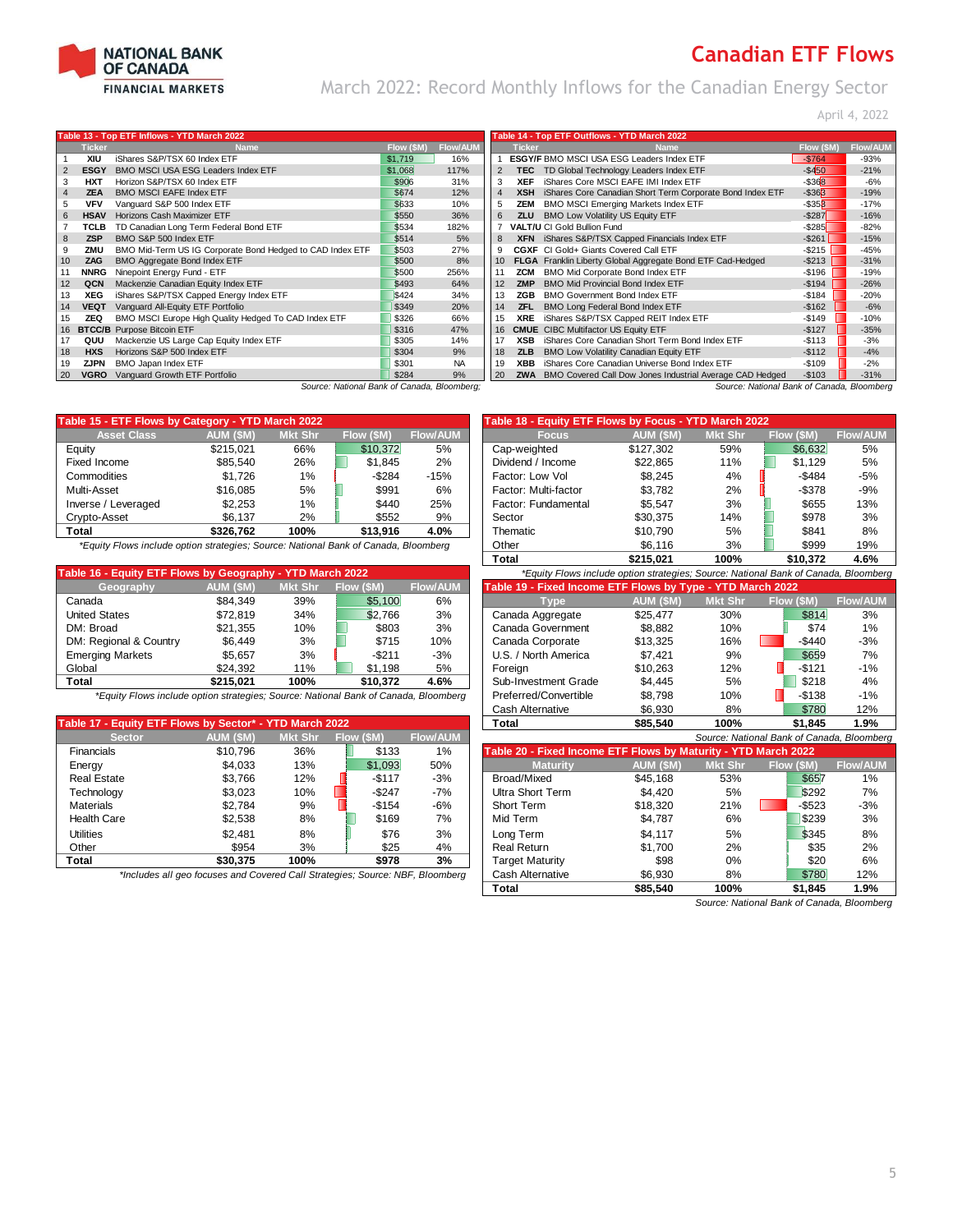

March 2022: Record Monthly Inflows for the Canadian Energy Sector

April 4, 2022

## **Appendix 1 - Glossary**

**AUM (Assets Under Management):** AUM is expressed in local currency, which is the Canadian dollar for the purpose of this report.

**Flow/AUM (Flow as % AUM):** Net flow as a percentage of assets under management from the beginning of the period.

**Flow:** The net dollar amount of fund creations and redemptions for the period based on daily NAV and daily changes in Shares Outstanding. Flows are expressed in local currency, which is the Canadian dollar for the purpose of this report.

**Market Share (%):** category's AUM as % of the total AUM.

**MER (Management Expense Ratio):** Manager's 2020 annual fee for managing and administering the fund, expressed as a percentage of total fund value. In most cases this includes fees from investing in other ETFs. Where audited MER is unavailable or if the fee has been significantly reduced recently, the MER is estimated using the Stated Management Fee and sales tax.

Canadian MER does not include trading commissions incurred by the ETF, nor does it include trading expenses (such as swap or forward fees). An asterisk (\*) indicates that the fund pays additional expenses such as swap or forward fees, which are normally reported under trading expenses. The asterisk can also indicate that the fund charges a performance fee. Data are sourced from annual fillings.

**NAV (Net Asset Value per share):** ETF price is used when NAV is not available.

*All numbers are as of last month's final business day.* 

## **Appendix 2 - Equity ETF Categories**

We group Equity ETFs into the categories below. These groupings follow NBF's discretion and can differ from the ETF Provider's definition and classification from other sources.

**Cap-Weighted:** A fund that weights securities based on the total or float-adjusted market capitalization of each security.

**Dividend/Income:** A fund with primary goal of providing income. We classify a fund as belonging to the Income category when its strategy focuses on providing income, or the fund self-identifies as using an income strategy even though it may incorporate other factors in addition to income.

**Fundamental:** A fund that selects and/or weights securities based on fundamental metrics from a company's financial statements such as balance sheet. Strategies include Value, Growth, Quality, RAFI Fundamental, Earnings, etc.

**Low Vol or Risk:** A fund that aims to achieve reduced portfolio volatility, either by screening for low volatility stocks, low beta stocks and/or minimizing the portfolio volatility.

**Multi-Factor:** ETFs that consider more than one NBF-defined factor including Income, Fundamental and Risk.

**Sector:** ETFs that provide exposure to broad industry sectors classified by the Global Industry Classification Standard (GICS) or other similar classifications. This category contains all sector funds, including ones that screen and/or weight the portfolio using factors.

**Thematic:** ETFs that provide niche exposures such as blockchain technology, infrastructure, Marijuana companies, Socially Responsible Investing, technology sub-sectors, agriculture, water, sentiment & behaviour, etc. This category contains all thematic funds, including ones that screen and/or weight the portfolio using factors.

**Other:** Any non-cap weighted strategy that is not covered by otherwise defined categories. This includes momentum, equalweight, share buyback, high beta, proprietary, actively managed, tactical rotation, price-weighted, etc.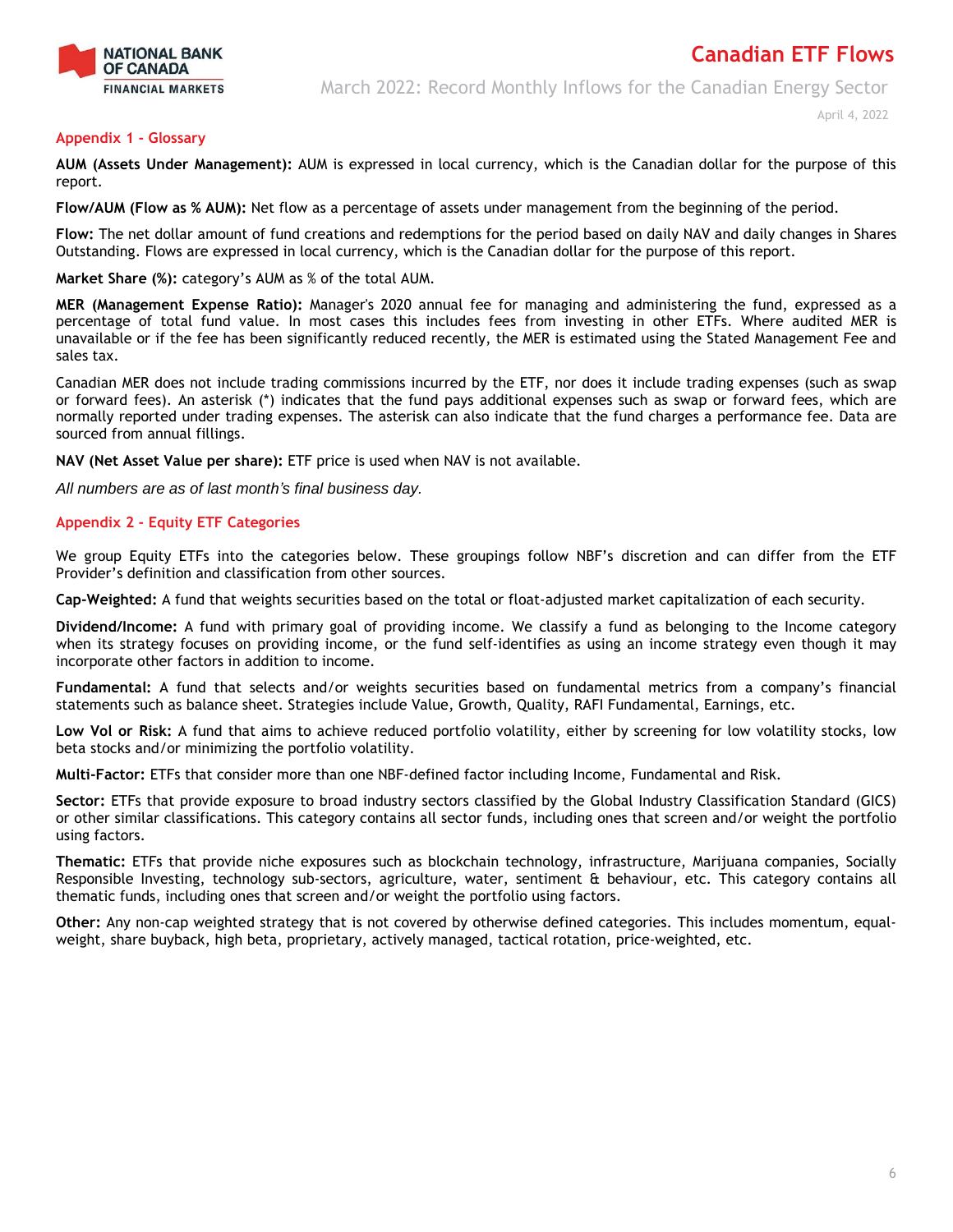

# March 2022: Record Monthly Inflows for the Canadian Energy Sector

April 4, 2022

**Canadian ETF Flows**

## **DISCLOSURES**

Levered and Inverse Exchange-Traded Funds are very different from most ETFs. They pursue leveraged investment goals, and they are riskier than alternatives that do not use leverage because they magnify the performance of the benchmark on an investment. These ETFs seek daily leveraged investment results. The return of an inverse or levered ETF for periods longer than a single day, especially in periods of market volatility, may be completely uncorrelated to the return of the benchmark over such longer periods. Levered and inverse ETFs are intended to be used as short-term trading vehicles for investors managing their portfolios on a daily basis. They are not to be used by, and are not appropriate for, investors who intend to hold positions.

Unless otherwise agreed in writing, National Bank of Canada and its affiliates act solely in the capacity of an arm's length contractual counterparty and not as an adviser or fiduciary. Accordingly you should not regard transaction proposals or other written or oral communications from us as a recommendation or advice that a transaction is appropriate for you or meets your financial objectives. Any financial transaction involves a variety of potentially significant risks and issues; additionally, please note bitcoin and other crypto assets are extremely risky and highly speculative. Before entering into any financial transaction, you should ensure that you fully understand the terms, have evaluated the risks and have determined that the transaction is appropriate for you in all respects. If you believe that you need assistance, you should consult appropriate advisers before entering into the transaction. The attached material does not constitute an offer to enter into any transaction. Such material is believed by us to be reliable, but we make no representation as to its accuracy or completeness. This brief statement does not purport to describe all of the risks associated with financial transactions and should not be construed as advice to you.

## **General**

This Report was prepared by National Bank Financial Inc. (NBF), a Canadian investment dealer, a dealer member of IIROC and an indirect wholly owned subsidiary of National Bank of Canada. National Bank of Canada is a public company listed on the Toronto Stock Exchange.

The particulars contained herein were obtained from sources which we believe to be reliable but are not guaranteed by us and may be incomplete and may be subject to change without notice. The information is current as of the date of this document. Neither the author nor NBF assumes any obligation to update the information or advise on further developments relating to the topics or securities discussed. The opinions expressed are based upon the author(s) analysis and interpretation of these particulars and are not to be construed as a solicitation or offer to buy or sell the securities mentioned herein, and nothing in this Report constitutes a representation that any investment strategy or recommendation contained herein is suitable or appropriate to a recipient's individual circumstances. In all cases, investors should conduct their own investigation and analysis of such information before taking or omitting to take any action in relation to securities or markets that are analyzed in this Report. The Report alone is not intended to form the basis for an investment decision, or to replace any due diligence or analytical work required by you in making an investment decision.

This Report is for distribution only under such circumstances as may be permitted by applicable law. This Report is not directed at you if NBF or any affiliate distributing this Report is prohibited or restricted by any legislation or regulation in any jurisdiction from making it available to you.

National Bank of Canada Financial Markets is a trade name used by National Bank Financial Inc. and National Bank of Canada Financial Inc.

National Bank Financial Inc. or an affiliate thereof, owns or controls an equity interest in TMX Group Limited ("TMX Group") and has a nominee director serving on the TMX Group's board of directors. As such, each such investment dealer may be considered to have an economic interest in the listing of securities on any exchange owned or operated by TMX Group, including the Toronto Stock Exchange, the TSX Venture Exchange and the Alpha Exchange. No person or company is required to obtain products or services from TMX Group or its affiliates as a condition of any such dealer supplying or continuing to supply a product or service.

## **Research analysts**

The Research Analyst(s) who prepared these reports certify that their respective report accurately reflects his or her personal opinion and that no part of his/her compensation was, is, or will be directly or indirectly related to the specific recommendations or views as to the securities or companies.

NBF compensates its Research Analysts from a variety of sources. The Research Department is a cost centre and is funded by the business activities of NBF including Institutional Equity Sales and Trading, Retail Sales, the correspondent clearing business, and Corporate and Investment Banking. Since the revenues from these businesses vary, the funds for research compensation vary. No one business line has a greater influence than any other for Research Analyst compensation.

## **Canadian Residents**

NBF or its affiliates may engage in any trading strategies described herein for their own account or on a discretionary basis on behalf of certain clients and, as market conditions change, may amend or change investment strategy including full and complete divestment. The trading interests of NBF and its affiliates may also be contrary to any opinions expressed in this Report.

NBF or its affiliates often act as financial advisor, agent, lender or underwriter or provides trading related services for certain issuers mentioned herein and may receive remuneration for its services. As well, NBF and its affiliates and/or their officers, directors, representatives, associates, may have a position in the securities mentioned herein and may make purchases and/or sales of these securities from time to time in the open market or otherwise. NBF and its affiliates may make a market in securities mentioned in this Report. This Report may not be independent of the proprietary interests of NBF and its affiliates.

NBF is a member of the Canadian Investor Protection Fund.

## **UK Residents**

This Report is a marketing document. This Report has not been prepared in accordance with EU legal requirements designed to promote the independence of investment research and it is not subject to any prohibition on dealing ahead of the dissemination of investment research.

In respect of the distribution of this Report to UK residents, NBF has approved the contents (including, where necessary, for the purposes of Section 21(1) of the Financial Services and Markets Act 2000). This Report is for information purposes only and does not constitute a personal recommendation, or investment, legal or tax advice. NBF and/or its parent and/or any companies within or affiliates of the National Bank of Canada group and/or any of their directors, officers and employees may have or may have had interests or long or short positions in, and may at any time make purchases and/or sales as principal or agent, or may act or may have acted as market maker in the relevant investments or related investments discussed in this Report, or may act or have acted as investment and/or commercial banker with respect hereto. The value of investments, and the income derived from them, can go down as well as